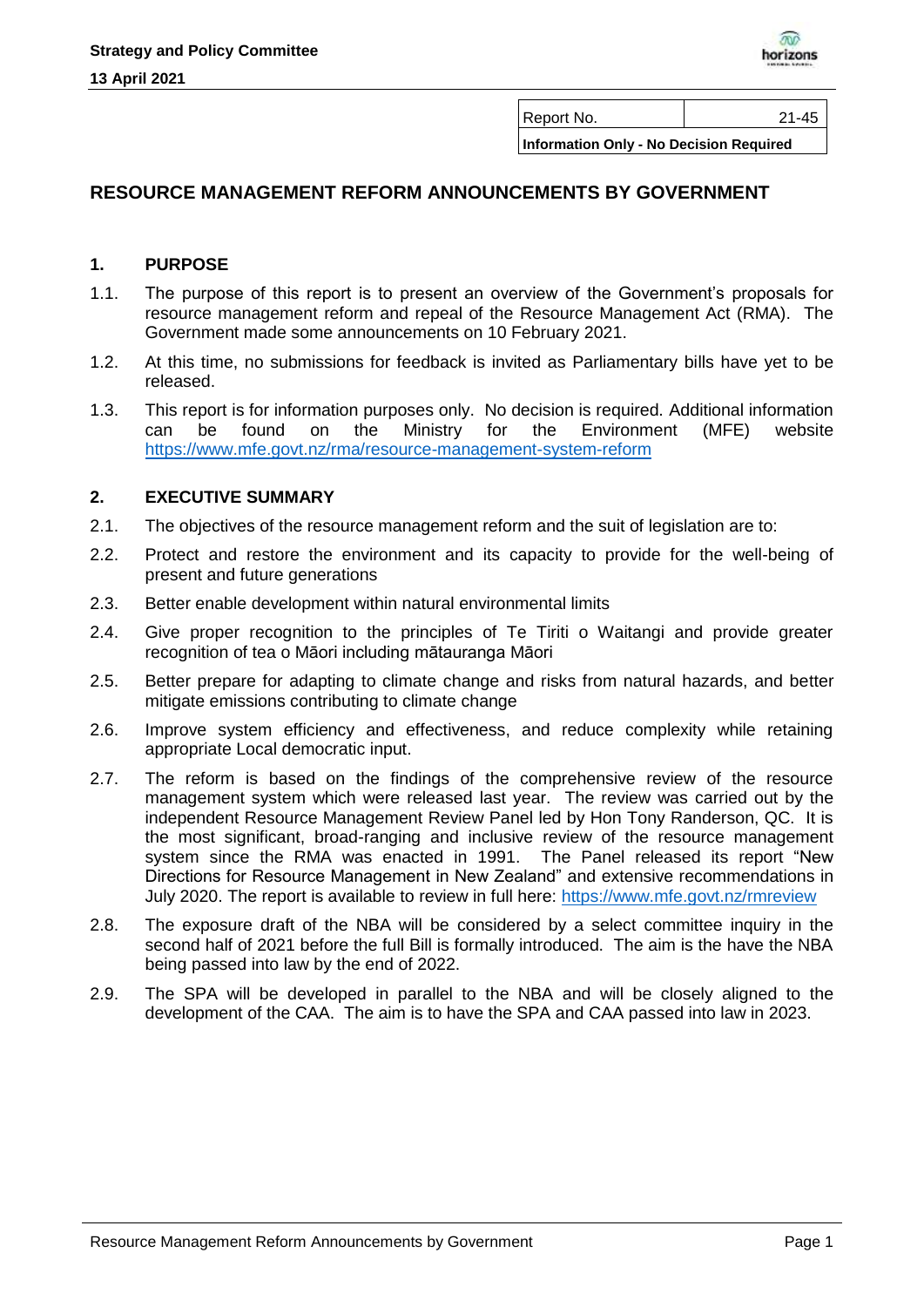

#### **3. RECOMMENDATION**

That the Committee recommends that Council:

a. receives the information contained in Report No. 21-45.

## **4. BACKGROUND**

- 4.1. The Government plans to repeal the RMA and replace it with three new pieces of legislation. These are yet to be drafted and released.
- 4.2. The three new Acts will be the Natural and Built Environments Act, the Strategic Planning Act, and the Climate Change Adaptation Act.
- 4.3. **Natural and Built Environments Act (NBA) -** to provide for land use and environmental regulation. This Act will:
	- Replace the Resource Management Act 1991 (RMA)
	- Incorporate some of the key principles of the RMA that remain appropriate
	- Rewrite the statutory purpose enhancing the quality of the environment to support the well-being of present and future generations
	- Focus on enhancing the quality of the environment and achieving positive outcomes such as restoration of waterways which have become degraded
	- Include a requirement to "give effect" to Te Tiriti o Waitangi/ the Treaty of Waitangi (vs take into account)
	- Include recognition of the concept of Te Mana o te Taiao
	- Include mandatory environmental limits specified including for freshwater, coastal water, air, soil and habitats
	- Greater use of mandatory national direction
	- Replace 100+ district and regional plans and regional policy statements into 14 combined plans.
- 4.4. **Strategic Planning Act (SPA)** to integrate with other legislation relevant to development, and require long-term regional spatial strategies.
- 4.5. The SPA will provide a strategic and long-term approach to how we plan for using land and the coastal marine area.
- 4.6. Long-term spatial strategies in each region would apply a 30-year horizon and identify areas that:
	- Will be suitable for development
	- Need to be protected or improved
	- Will need new infrastructure and other social needs
	- Are vulnerable to climate change effects and natural hazards such as earthquakes.
- 4.7. The regional strategies would enable more efficient land and development markets to improve housing supply, affordability and choice, and climate change mitigation and adaptation. The strategies would promote joined-up strategic planning under other legislation such as the Local Government Act, Land Transport Act and the Climate Change Response Act.
- 4.8. **Climate Change Adaptation Act (CAA) -** to address complex issues associated with managed retreat and funding and financing adaptation.
- 4.9. This Act would support New Zealand's response to the effects of climate change. It would address the complex legal and technical issues associated with managed retreat and funding and financing adaptation.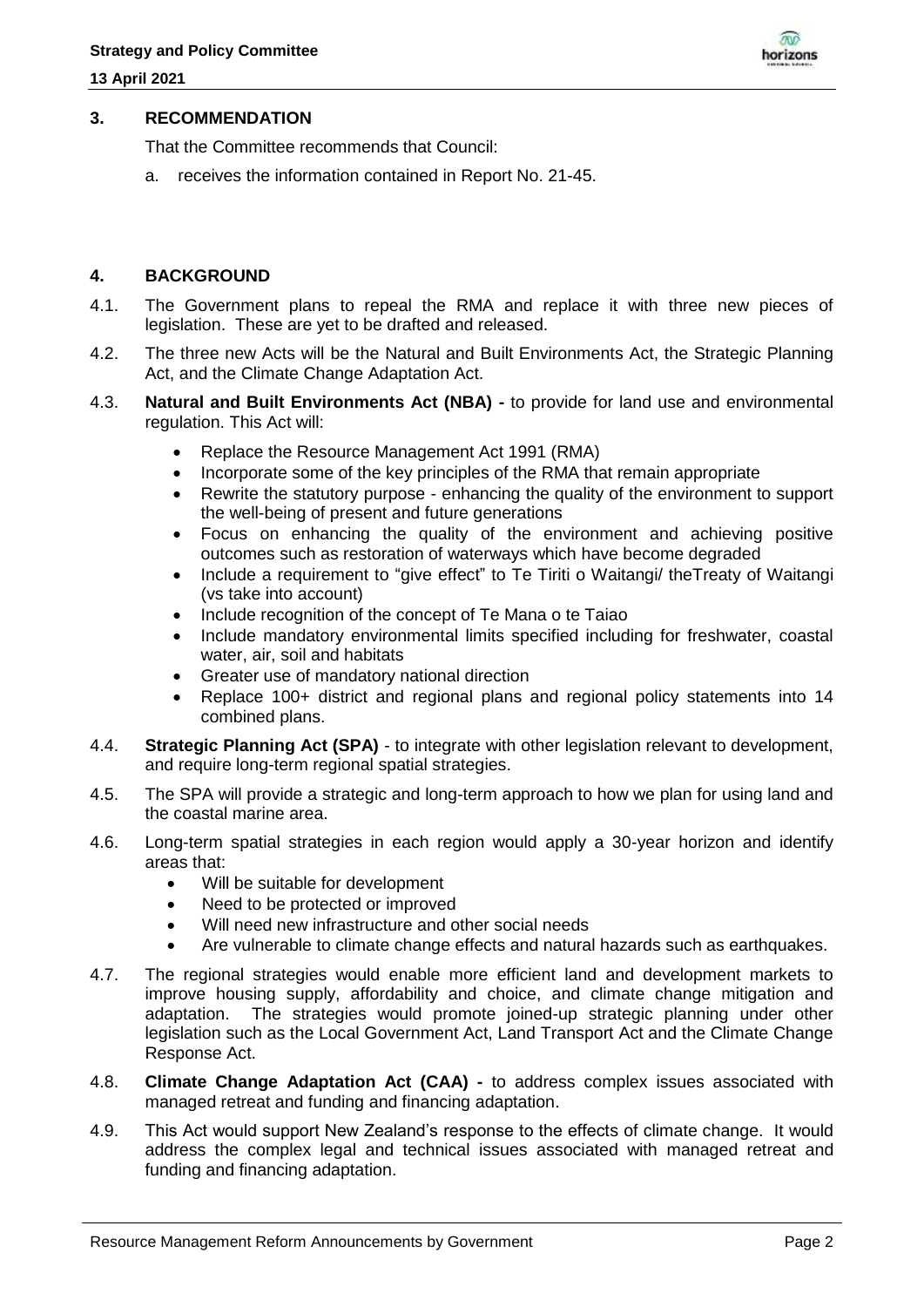#### **13 April 2021**



- 4.10. The Government's intention is to complete this reform within the current term of government i.e. by 2023.
- 4.11. The reform proposals are based on recommendations published in July 2020 from the Resource Management Review Panel led by former Appeal Court Judge Tony Randerson.
- 4.12. The Government is instigating a special process to progress the reforms at pace.
- 4.13. A special select committee inquiry will consider an exposure draft of the NBA Bill from mid-2021. This will include the most important elements of the legislation, including the replacement of Part 2 of the RMA.
- 4.14. The reforms would reduce the 100+ RMA council planning documents down to around 14, one covering each region.
- 4.15. Central government, councils and mana whenua would work together to prepare that single combined plan.
- 4.16. Publicly released Cabinet papers indicate that the Government will work with a collective of pan Māori entities on key elements of the NBA including the strengthened recognition of tikanga Māori and Te Tiriti o Waitangi.

[https://www.mfe.govt.nz/more/briefings-cabinet-papers-and-related-material](https://www.mfe.govt.nz/more/briefings-cabinet-papers-and-related-material-search/cabinet-papers/reforming-resource)[search/cabinet-papers/reforming-resource](https://www.mfe.govt.nz/more/briefings-cabinet-papers-and-related-material-search/cabinet-papers/reforming-resource)

[https://www.mfe.govt.nz/more/briefings-cabinet-papers-and-related-material](https://www.mfe.govt.nz/more/briefings-cabinet-papers-and-related-material-search/cabinet-papers/adaptation-legislation)[search/cabinet-papers/adaptation-legislation](https://www.mfe.govt.nz/more/briefings-cabinet-papers-and-related-material-search/cabinet-papers/adaptation-legislation)

4.17. Ministers and Cabinet agree, continued engagement with Local Government will also be crucial.

## **5. THE REFORM PROCESS**

- 5.1. May-Sept 2021: An exposure draft of the National and Built Environment Bill will be agreed by Cabinet and then referred to a special select committee inquiry. The exposure draft is an uncommon method, but is intended to 'test' key features of the Bill prior to further drafting.
- 5.2. Dec 2021: The Natural and Build Environments Bill will be introduced to Parliament in late 2021. The Spatial Planning Act will be developed in parallel to the NBA.
- 5.3. Dec 2022: Standard legislative and select committee processes will be followed to pass the NBA into law by the end of 2022. This will include the opportunity for public submissions.
- 5.4. 2023: The SPA and CAA will be passed into law in 2023.

## **6. IMPLICATIONS FOR HORIZONS**

- 6.1. Given the legislation has not yet been passed into law by Parliament, it is difficult to say with any certainty what the impacts may be for Horizons Regional Council. However, assuming the draft legislation follows the recommendations of the review report, these are some of the impacts that could be expected.
- 6.2. There is no express intention that the resource management reform be associated with structural change of local government. MFE's website says this about the proposals and role of local government in the future:
- 6.3. *"Reform of local government was outside of the terms of reference of the resource management review and is not covered in the Panel's recommendations. There are no*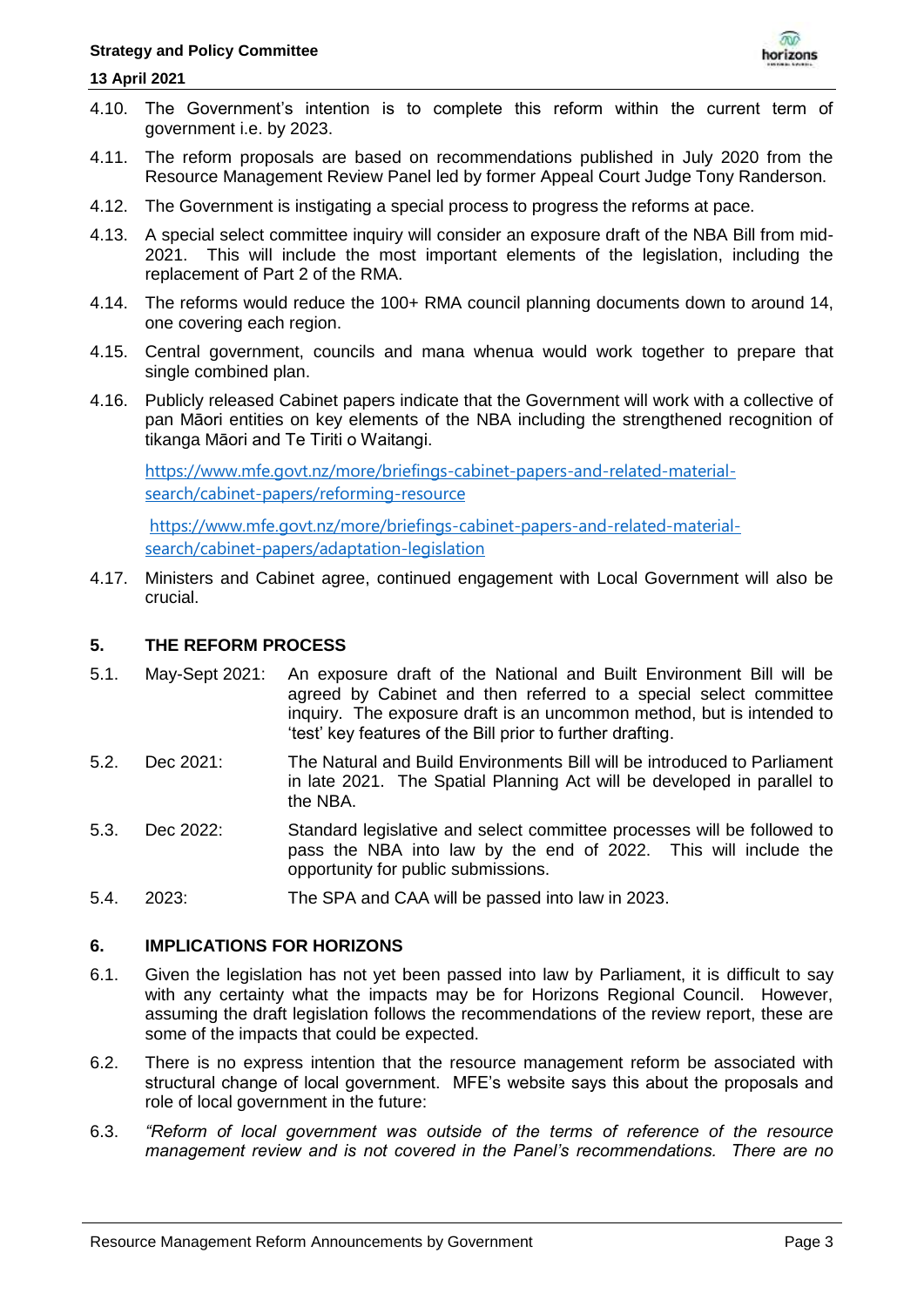#### **13 April 2021**



*plans for institutional changes to local government in the reform of the resource management system".*

- 6.4. Further, the same MFE webpage records that:
- 6.5. *"To ensure [the reform both avoids unintended consequences for, and upholds the integrity of natural resource arrangements agreed by Māori and Crown], the Crown will engage with affected Post-Settlement Governance Entities to discuss how their settlement arrangements will be carried over into a new system".*
- 6.6. However, the nature of the proposals is such that it is possible that the question of sector reform will arise at a later date as a consequence of the RMA reform and the 'three waters' reform proposals.
- 6.7. Nonetheless, rationalization of regional and district planning documents under the RMA to just one for the Horizons region will certainly have implications for roles that the Regional Council has in preparing the Regional Plan and Regional Policy Statement. A fully autonomous joint committee would be responsible for preparation of that single combined plan. Representatives might include Department of Conservation, the Regional Council, Territorial Authorities and mana whenua. As currently indicated, it will largely remove council's from the policy making/approving role.
- 6.8. Local authorities will have the duty of partnership with Iwi/Māori. Resourcing will be required to ensure Iwi/Māori are enabled to engage.
- 6.9. Clear guidance on what "give effect" to the Treaty principles, will mean for Local Government will be required.
- 6.10. It is also unclear whether or how regional scale joint committees can deliver the localised engagement with, and recognition of, mana whenua.
- 6.11. Likewise, clear guidance on council's obligations to give effect to GHG emission reductions will also be required.
- 6.12. The reform's intent of these new outcome-focused combined single plans for each region is intended to lift the focus of decision-making up and away from resource consents. By this, there would be fewer consents needed overall and a clearer basis for deciding consents.
- 6.13. There is also a risk that if Regional Spatial Strategies are prepared and approved by joint (multi-party) committees, there could be a lack of local planning and input.
- 6.14. In addition to this reform package, there is also the requirement for Regional Policy Statements to be reformatted by the end of 2022 to comply with National Planning Standards; and
- 6.15. Regional Councils are to notify plans by the end of 2024 to meet the National Policy Statement Freshwater Management.
- 6.16. The transition to combined plans for the region will require careful transition provisions to minimise unintended consequences and unreasonable transaction costs.

## 7. **SIGNIFICANCE**

7.1. This is not a significant decision according to the Council's Policy on Significance and Engagement.

| <b>Charlotte Almond</b>              | Nic Peet                                       |
|--------------------------------------|------------------------------------------------|
| <b>MANAGER POLICY &amp; STRATEGY</b> | <b>GROUP MANAGER STRATEGY &amp; REGULATION</b> |